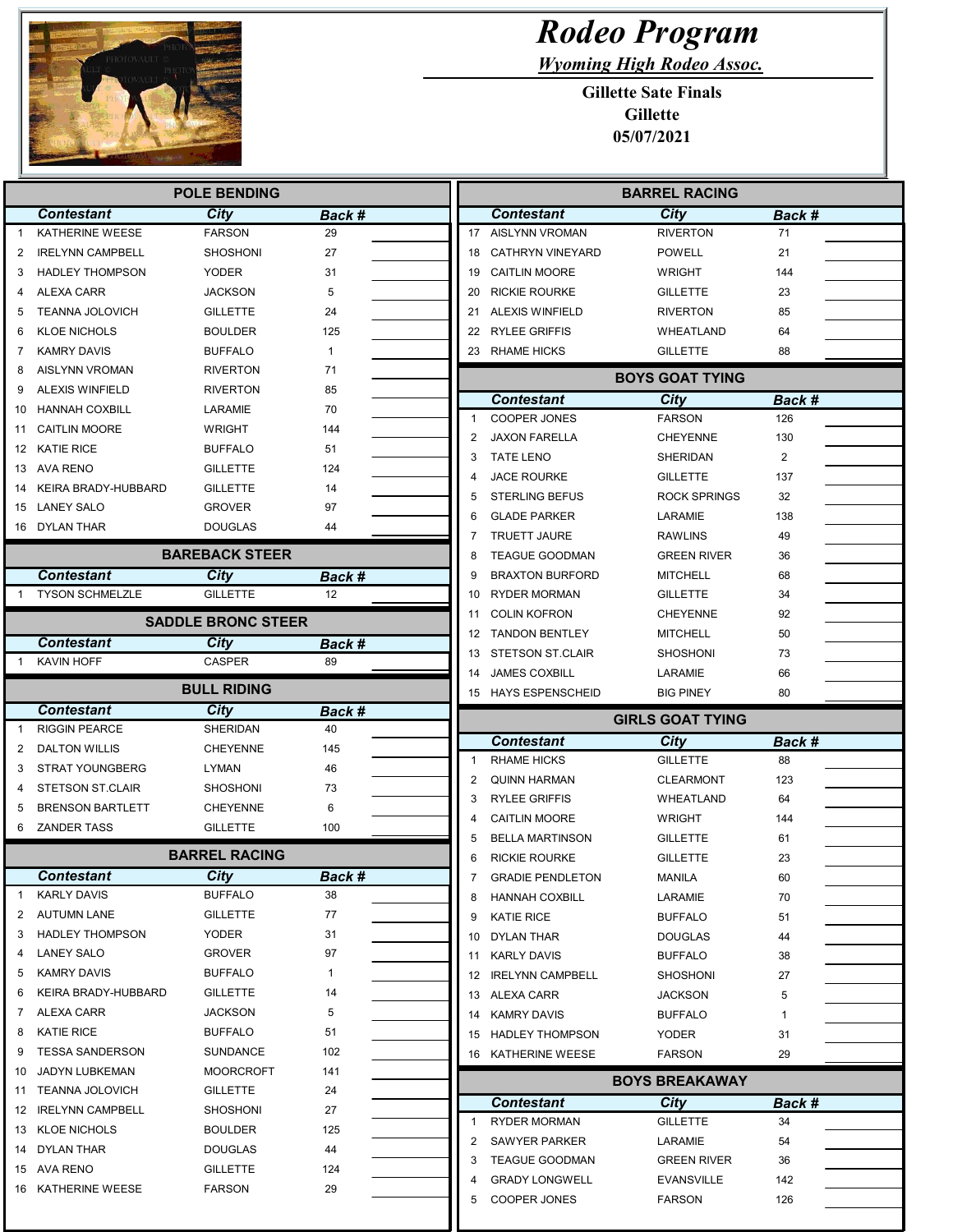

## Rodeo Program

Wyoming High Rodeo Assoc.

Gillette Sate Finals Gillette 05/07/2021

| <b>BOYS BREAKAWAY</b>               |                             |                      |              | TIE DOWN CALF ROPING                        |                                    |                     |  |
|-------------------------------------|-----------------------------|----------------------|--------------|---------------------------------------------|------------------------------------|---------------------|--|
| <b>Contestant</b>                   | City                        | Back #               |              | <b>Contestant</b>                           | City                               | Back #              |  |
| 6<br><b>JACKSON PHILLIPS</b>        | <b>MOORCROFT</b>            | 56                   | 5            | <b>CODY HAYDEN</b>                          | <b>GILLETTE</b>                    | 19                  |  |
| <b>BRONC VINEYARD</b><br>7          | ARVADA                      | 39                   | 6            | <b>TRACE STEVENSON</b>                      | <b>ALCOVA</b>                      | 48                  |  |
| <b>COLT BROWN</b><br>8              | <b>FORT LARAMIE</b>         | 37                   | 7            | <b>JAXON FARELLA</b>                        | <b>CHEYENNE</b>                    | 130                 |  |
| <b>ASA PIXLEY</b><br>9              | SUNDANCE                    | 26                   | 8            | <b>BRAXTON BURFORD</b>                      | <b>MITCHELL</b>                    | 68                  |  |
| <b>TATE LENO</b><br>10              | SHERIDAN                    | 2                    |              |                                             | <b>RIBBON ROPING</b>               |                     |  |
| STERLING BEFUS<br>11                | ROCK SPRINGS                | 32                   |              |                                             |                                    |                     |  |
| <b>DENTON MACKEY</b><br>12          | <b>GILLETTE</b>             | 28                   | $\mathbf{1}$ | <b>Contestant</b><br><b>BRAXTON BURFORD</b> | City<br><b>MITCHELL</b>            | Back #<br>68        |  |
| 13 TANDON BENTLEY                   | MITCHELL                    | 50                   |              | <b>DYLAN THAR</b>                           | <b>DOUGLAS</b>                     | 44                  |  |
| 14 STETSON ST.CLAIR                 | <b>SHOSHONI</b>             | 73                   | 2            | <b>CAEL ESPENSCHEID</b>                     | <b>BIG PINEY</b>                   | 129                 |  |
| <b>TRIGG THOMPSON</b><br>15         | <b>CHEYENNE</b>             | 82                   |              | <b>KARLY DAVIS</b>                          | <b>BUFFALO</b>                     | 38                  |  |
| 16 HAYS ESPENSCHEID                 | <b>BIG PINEY</b>            | 80                   | 3            | <b>HAYS ESPENSCHEID</b>                     | <b>BIG PINEY</b>                   | 80                  |  |
| GLADE PARKER<br>17                  | LARAMIE                     | 138                  |              | <b>RHAME HICKS</b>                          | <b>GILLETTE</b>                    | 88                  |  |
| 18 COLIN KOFRON                     | CHEYENNE                    | 92                   | 4            | <b>GLADE PARKER</b>                         | LARAMIE                            | 138                 |  |
|                                     |                             |                      |              | <b>IRELYNN CAMPBELL</b>                     | <b>SHOSHONI</b>                    | 27                  |  |
|                                     | <b>CHUTE DOGGING</b>        |                      | 5            | <b>JAXON FARELLA</b>                        | <b>CHEYENNE</b>                    | 130                 |  |
| <b>Contestant</b><br>$\overline{1}$ | City                        | Back #               |              | <b>AVA RENO</b>                             | <b>GILLETTE</b>                    | 124                 |  |
| <b>ZANDER TASS</b>                  | <b>GILLETTE</b>             | 100                  | 6            | <b>HADLEY THOMPSON</b>                      | <b>YODER</b>                       | 31                  |  |
| <b>GRIFFIN ROMERO</b><br>2          | ROCK SPRINGS                | 59                   |              | <b>ASA PIXLEY</b>                           | <b>SUNDANCE</b>                    | 26                  |  |
| <b>TRACE STEVENSON</b>              | <b>ALCOVA</b>               | 48                   | 7            | <b>JACE ROURKE</b>                          | <b>GILLETTE</b>                    | 137                 |  |
| <b>TEAGUE GOODMAN</b>               | <b>GREEN RIVER</b>          | 36                   |              | <b>RICKIE ROURKE</b>                        | <b>GILLETTE</b>                    | 23                  |  |
| <b>GLADE PARKER</b>                 | LARAMIE                     | 138                  |              | <b>TRACE STEVENSON</b>                      | <b>ALCOVA</b>                      | 48                  |  |
| <b>SAWYER PARKER</b><br>6           | LARAMIE                     | 54                   |              | <b>KAMRY DAVIS</b>                          | <b>BUFFALO</b>                     | 1                   |  |
| <b>KAVIN HOFF</b>                   | CASPER                      | 89                   | 9            | <b>RYDER MORMAN</b><br><b>CAITLIN MOORE</b> | <b>GILLETTE</b><br><b>WRIGHT</b>   | 34<br>144           |  |
| <b>JACKSON PHILLIPS</b>             | <b>MOORCROFT</b>            | 56                   |              | 10 TRUETT JAURE                             | <b>RAWLINS</b>                     |                     |  |
|                                     | <b>GIRLS BREAKAWAY</b>      |                      |              | <b>ADDISON GRIEMSMAN</b>                    | <b>WORLAND</b>                     | 49<br>91            |  |
| Contestant                          | City                        | <b>Back #</b>        |              | 11 TANDON BENTLEY                           | <b>MITCHELL</b>                    | 50                  |  |
| <b>GRADIE PENDLETON</b>             | <b>MANILA</b>               | 60                   |              | ALEXA CARR                                  | <b>JACKSON</b>                     | 5                   |  |
| <b>BELLA MARTINSON</b>              | <b>GILLETTE</b>             | 61                   |              | 12 CODY HAYDEN                              | <b>GILLETTE</b>                    | 19                  |  |
| <b>RHAME HICKS</b>                  | <b>GILLETTE</b>             |                      |              | JADYN LUBKEMAN                              | <b>MOORCROFT</b>                   | 141                 |  |
|                                     |                             | 88                   |              | 13 TRIGG THOMPSON                           | <b>CHEYENNE</b>                    | 82                  |  |
| <b>RICKIE ROURKE</b>                | <b>GILLETTE</b>             | 23                   |              | <b>LANEY SALO</b>                           | <b>GROVER</b>                      | 97                  |  |
| ALEXA CARR                          | JACKSON                     | 5                    |              |                                             | <b>TEAM ROPING</b>                 |                     |  |
| <b>KAMRY DAVIS</b>                  | <b>BUFFALO</b>              |                      |              | <b>Contestant</b>                           | City                               |                     |  |
| <b>QUINN HARMAN</b>                 | <b>CLEARMONT</b>            | 123                  | $\mathbf{1}$ | <b>KRESS JOHNSON</b>                        | CASPER                             | <b>Back #</b><br>35 |  |
| <b>KARLY DAVIS</b>                  | <b>BUFFALO</b>              | 38                   |              | <b>CODY HAYDEN</b>                          | <b>GILLETTE</b>                    | 19                  |  |
| 9 ALEXIS WINFIELD                   | <b>RIVERTON</b>             | 85                   |              | 2 AVA RENO                                  | GILLETTE, WY                       | 124                 |  |
| 10 AVA RENO                         | <b>GILLETTE</b>             | 124                  |              | <b>RUGER CARTER</b>                         | GILLETTE, WY                       | 140                 |  |
| 11 KLOE NICHOLS                     | BOULDER                     | 125                  | 3            | <b>GLADE PARKER</b>                         | LARAMIE                            | 138                 |  |
| 12 HADLEY THOMPSON                  | YODER                       | 31                   |              | <b>GRADY LONGWELL</b>                       | <b>EVANSVILLE</b>                  | 142                 |  |
| 13 KATIE RICE                       | BUFFALO                     | 51                   | 4            | <b>COOPER JONES</b>                         | <b>FARSON</b>                      | 126                 |  |
| 14 ADDISON GRIEMSMAN                | <b>WORLAND</b>              | 91                   |              | <b>TRUETT JAURE</b>                         | <b>RAWLINS</b>                     | 49                  |  |
| 15 DYLAN THAR                       | <b>DOUGLAS</b>              | 44                   | 5            | <b>TANDON BENTLEY</b>                       | <b>MITCHELL</b>                    | 50                  |  |
| 16 CATHRYN VINEYARD                 | POWELL                      | 21                   |              | <b>RYDER MORMAN</b>                         | <b>GILLETTE</b>                    | 34                  |  |
| 17 LANEY SALO                       | GROVER                      | 97                   | 6            | <b>JAXON FARELLA</b>                        | <b>CHEYENNE</b>                    | 130                 |  |
| 18 CAITLIN MOORE                    | <b>WRIGHT</b>               | 144                  |              | <b>TRIGG THOMPSON</b>                       | <b>CHEYENNE</b>                    | 82                  |  |
|                                     | <b>TIE DOWN CALF ROPING</b> |                      | 7            | <b>HAYS ESPENSCHEID</b>                     | <b>BIG PINEY</b>                   | 80                  |  |
| <b>Contestant</b>                   | City                        |                      |              | <b>CAEL ESPENSCHEID</b>                     | <b>BIG PINEY</b>                   | 129                 |  |
| <b>JACE ROURKE</b><br>-1            | GILLETTE                    | <b>Back #</b><br>137 | 8            | <b>JACKSON PHILLIPS</b>                     | <b>MOORCROFT</b>                   | 56                  |  |
| 2                                   |                             |                      |              | <b>TRACE STEVENSON</b>                      | <b>ALCOVA</b>                      | 48                  |  |
| <b>JAMES COXBILL</b><br>3           | LARAMIE                     | 66                   | 9            | <b>GRIFFIN ROMERO</b>                       | ROCK SPRINGS                       | 59                  |  |
| <b>TRUETT JAURE</b>                 | RAWLINS                     | 49                   |              | <b>TEAGUE GOODMAN</b>                       | <b>GREEN RIVER</b>                 | 36                  |  |
| <b>CAEL ESPENSCHEID</b>             | <b>BIG PINEY</b>            | 129                  |              | 10 BRAXTON BURFORD<br><b>JACE ROURKE</b>    | <b>MITCHELL</b><br><b>GILLETTE</b> | 68<br>137           |  |
|                                     |                             |                      |              |                                             |                                    |                     |  |